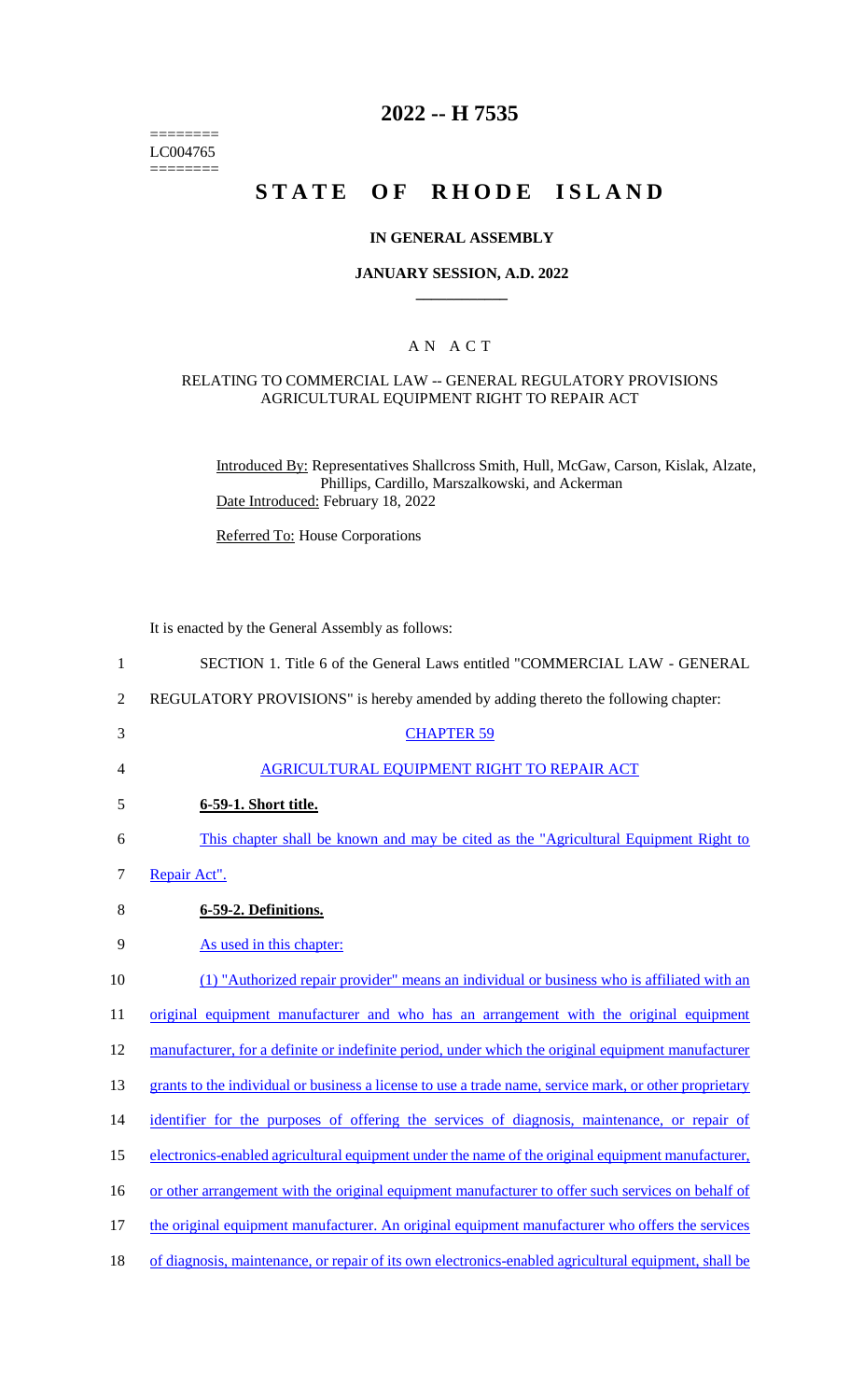1 considered an authorized repair provider with respect to such equipment;

2 (2) "Documentation" means any manual, diagram, reporting output, service code 3 description, schematic, product guides, product service demonstrations, training seminars, clinics, 4 fleet management information, connected support, mobile applications, on-board diagnostics via 5 diagnostics port or wireless interface, or other guidance or information on service, parts, operation, 6 safety, electronic field diagnostic service tools, or training for use in effecting the services of 7 diagnosis, maintenance, or repair of electronics-enabled agricultural equipment; 8 (3) "Electronics-enabled agricultural equipment" or "equipment" means any product, part 9 of a product, or attachment to a product, when sold or leased for use in farming, ranching, or other 10 agriculture, that depends for its functioning, in whole or in part, on digital electronics embedded in 11 or attached to it. The term includes, but is not limited to, a tractor, trailer, combine, tillage, planting, 12 irrigation, or cultivating implement, baler, unmanned aircraft system, or off-road vehicle. 13 Electronics-enabled agricultural equipment or equipment does not include motor vehicles, and does 14 not include consumer electronic devices, including wireless communication devices and 15 computers; 16 (4) "Embedded software" means any programmable instructions provided on firmware 17 delivered with electronics-enabled agricultural equipment, or with a part for such equipment, for 18 purposes of equipment operation, including all relevant patches and fixes made available by the 19 manufacturer of such equipment or part for such purposes; 20 (5) "Fair and reasonable terms for obtaining a part, a tool, documentation, or software" 21 means at fair and reasonable costs and terms that do not impair the contracts and agreements 22 between authorized repair providers affiliated with the original equipment manufacturer. Fair and 23 reasonable terms shall not include additional cost or burden not reasonably necessary, or designed 24 to be an impediment on the independent repair provider or equipment owner. 25 (6) "Fair and reasonable terms for software tools" means permitting or effecting the 26 diagnosis, maintenance, or repair and enabling full functionality of electronics-enabled agricultural 27 equipment without requiring authorization or Internet access, or in a manner that impairs the 28 efficient and cost-effective performance of any of those activities unless authorization is required 29 to prevent access to source code or infringement of intellectual property in software or hardware 30 that is owned and licensed to the original equipment manufacturer by a third party and subject to 31 terms of use; 32 (7) "Firmware" means a software program or set of instructions programmed on 33 electronics-enabled agricultural equipment, or on a part for such equipment, to allow the equipment

34 or part to communicate within itself or with other computer hardware;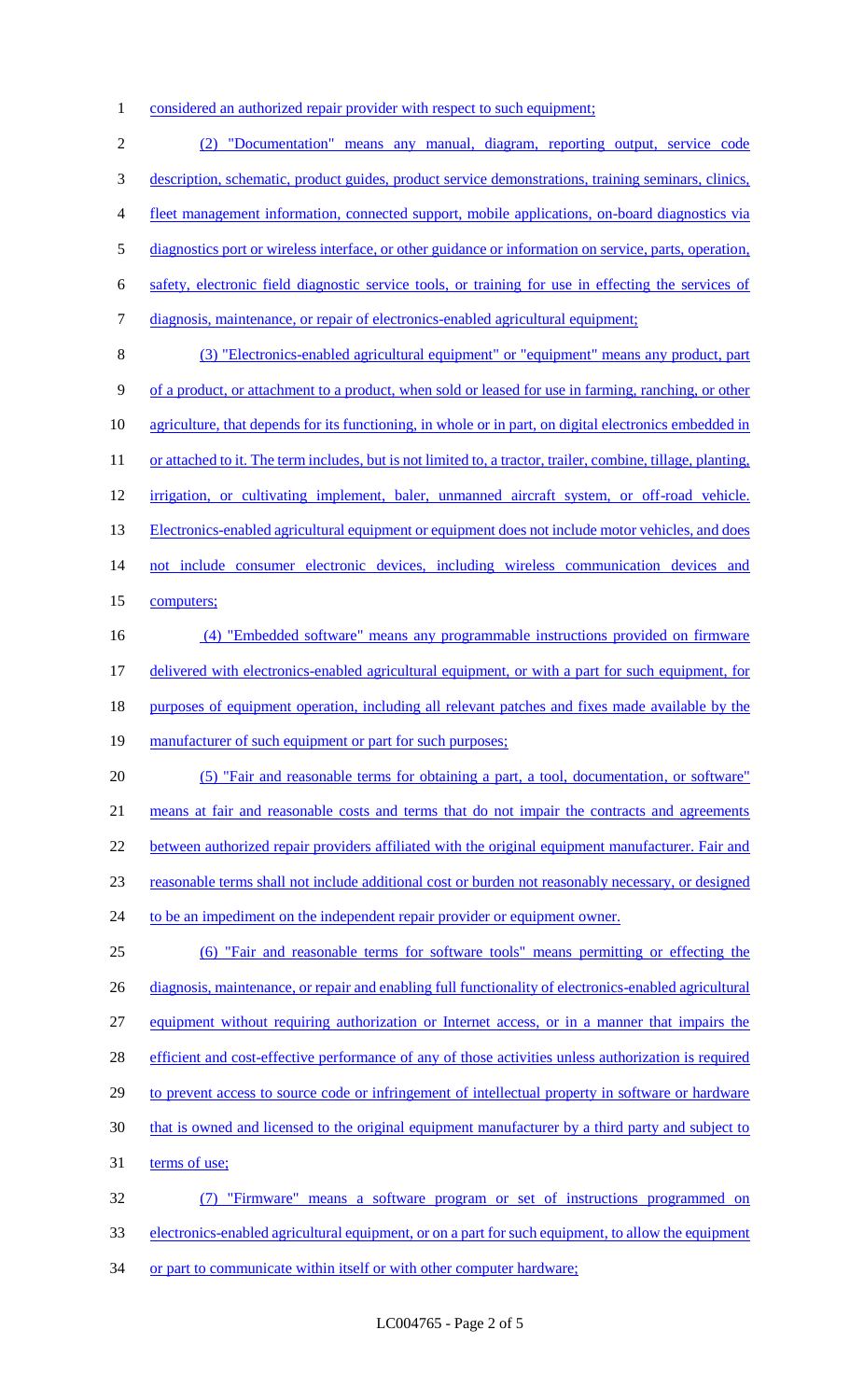(8) "Independent repair provider" means an individual or business operating in this state, 2 that does not have an arrangement with an original equipment manufacturer, and is not affiliated with any individual or business which has such an arrangement with an original equipment manufacturer, and is engaged in the service of, diagnosis, maintenance, or repair of electronics-5 enabled agricultural equipment. An original equipment manufacturer, individual or business which has a service or repair arrangement with another original equipment manufacturer, shall be considered an independent repair provider for purposes of those instances in which it engages in the service of, diagnosis, maintenance, or repair of electronics-enabled agricultural equipment that is not manufactured by or sold under the independent repair provider's brand name; (9) "Motor vehicle" shall have the same meaning as set forth in § 31-1-3; (10) "Original equipment manufacturer" means a business engaged in the business of 12 selling, leasing, or otherwise supplying new electronics-enabled agricultural equipment 13 manufactured by or on behalf of itself, to any individual or business; 14 (11) "Owner" means an individual or business that owns or has leased for use in this state electronics-enabled agricultural equipment; (12) "Part" means any replacement part, either new or used, made available by an original 17 equipment manufacturer for purposes of effecting the service, maintenance or repair of electronics-18 enabled agricultural equipment manufactured by or on behalf of, sold or otherwise supplied by the original equipment manufacturer; (13) "Repair" means to maintain, diagnose, and repair machinery that results in the machine being returned to its original specifications. Repair does not include performing any activities that 22 result in the machine being modified outside of the original equipment manufacturer specifications. Specifically, repair does not include the ability to: 24 (i) Reset an immobilizer system or security-related electronic modules; (ii) Reprogram any electronic processing units or engine control units and parameters; 26 (iii) Change any equipment or engine settings that negatively affect emissions or safety compliance; or 28 (iv) Download or access the source code of any proprietary embedded software or code. (14) "Tool" means any software program, hardware implement, product service demonstrations, training, seminars, clinics, on-board diagnostics via diagnostics port or wireless interface, electronic field diagnostic service tools and training on how to use them, or other apparatus used for diagnosis, maintenance, or repair of electronics-enabled agricultural equipment, including software or other mechanisms that provision, program, or pair a new part, calibrate functionality, or perform any other function required to bring the product back to specifications.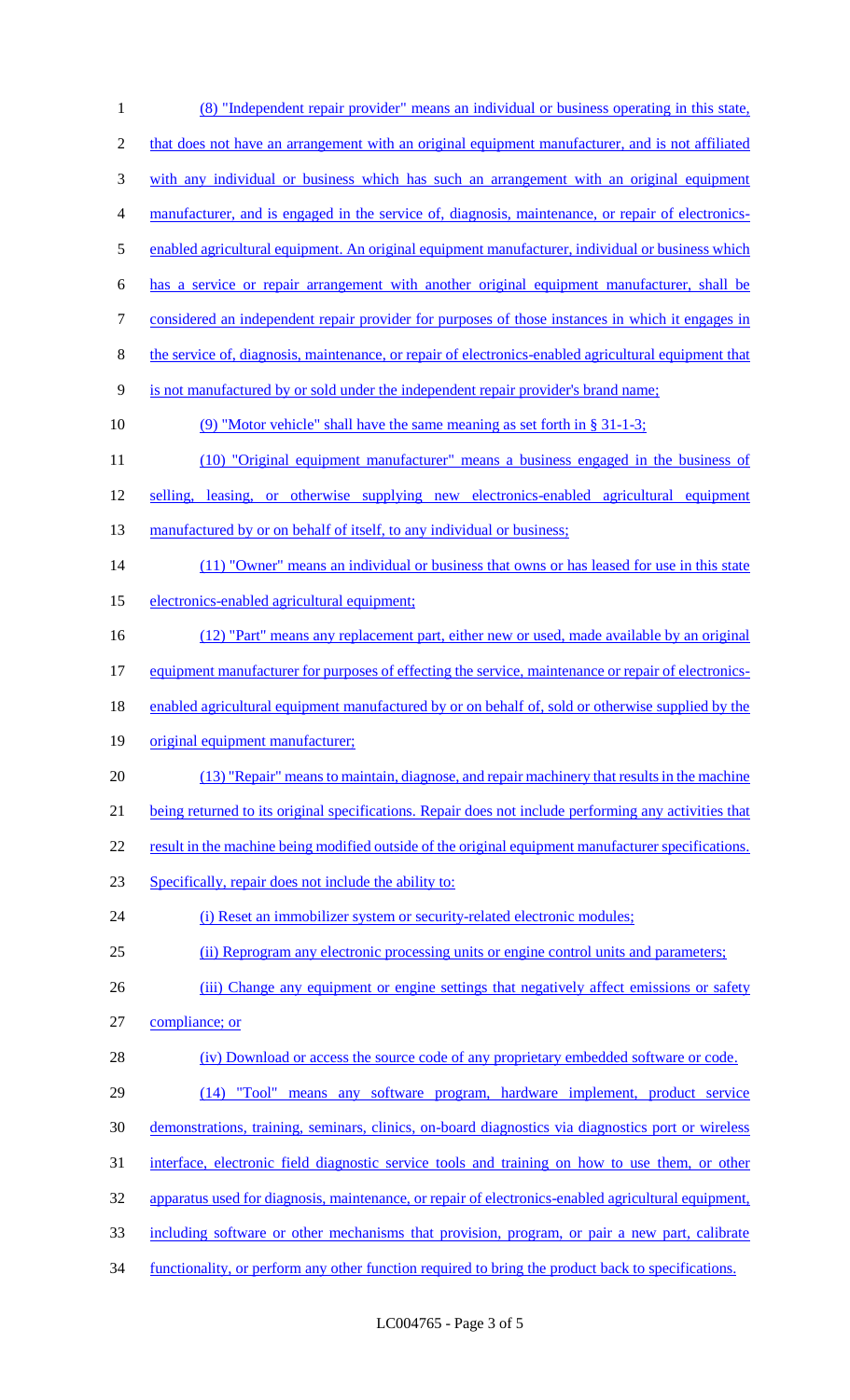| $\mathbf{1}$ | $(15)$ "Trade secret" shall have the same meaning as set forth in § 6-41-1.                            |
|--------------|--------------------------------------------------------------------------------------------------------|
| 2            | 6-59-3. Agricultural equipment manufacturer's duty.                                                    |
| 3            | For electronics-enabled agricultural equipment, and parts for such equipment, sold or used             |
| 4            | in this state, an original equipment manufacturer shall make available, for purposes of diagnosis,     |
| 5            | maintenance, or repair of such equipment, to any independent repair provider, or to the owner of       |
| 6            | electronics-enabled agricultural equipment manufactured by or on behalf of, sold or otherwise          |
| 7            | supplied by, the original equipment manufacturer, on fair and reasonable terms, documentation,         |
| 8            | parts, and tools, inclusive of any updates to information or embedded software. Nothing in this        |
| 9            | section requires an original equipment manufacturer to make available documentation, parts, and        |
| 10           | tools if such documentation, parts, and/or tools are no longer available to the original equipment     |
| 11           | manufacturer.                                                                                          |
| 12           | 6-59-4. Trade secrets.                                                                                 |
| 13           | Nothing in this chapter shall be construed to require an original equipment manufacturer               |
| 14           | to divulge a trade secret to an owner or an independent service provider except as necessary to        |
| 15           | provide documentation, parts, and tools on fair and reasonable terms.                                  |
| 16           | 6-59-5. Warranty and recalls.                                                                          |
| 17           | No provision in this chapter shall be construed to alter the terms of any arrangement in               |
| 18           | force between an authorized repair provider and an original equipment manufacturer, including,         |
| 19           | but not limited to, the performance or provision of warranty or recall repair work by an authorized    |
| 20           | repair provider on behalf of an original equipment manufacturer pursuant to such arrangement,          |
| 21           | except that any provision in such terms that purports to waive, avoid, restrict, or limit the original |
| 22           | equipment manufacturer's obligations to comply with the provision of this chapter shall be void        |
| 23           | and unenforceable.                                                                                     |
| 24           | 6-59-6. Enforcement.                                                                                   |
| 25           | (a) Any person suffering loss due to a violation of this chapter may recover actual damages,           |
| 26           | reasonable attorneys' fees and court costs.                                                            |
| 27           | (b) The attorney general may enforce the provisions of this chapter in an action for an                |
| 28           | injunction or other equitable relief.                                                                  |
| 29           | (c) Any action for damages pursuant to this chapter or to enforce the provisions of this               |
| 30           | chapter shall be filed within three (3) years of the violation.                                        |
| 31           | SECTION 2. This act shall take effect upon passage.                                                    |

 $=$ LC004765 ========